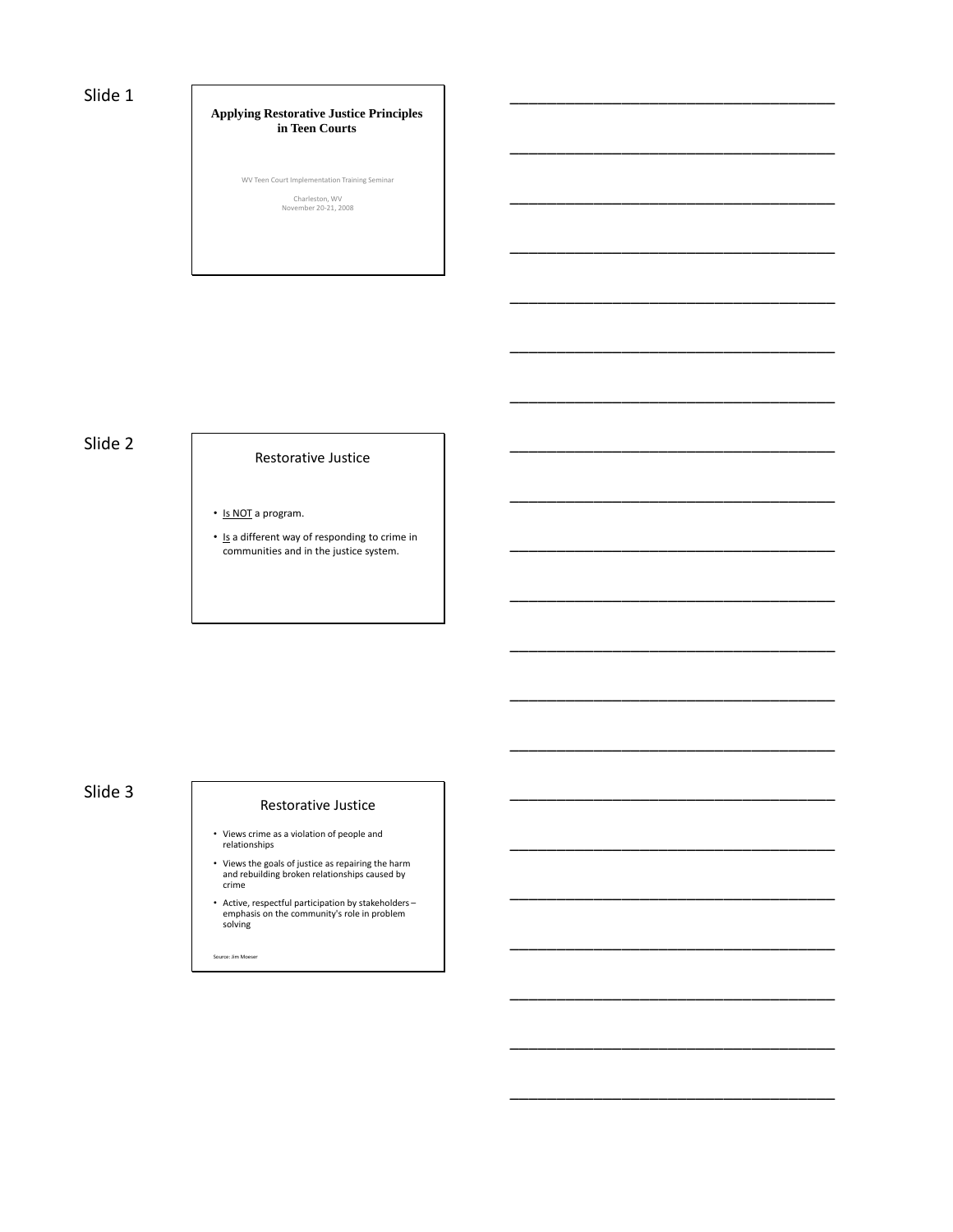## Slide 4 **Restorative Justice**

\_\_\_\_\_\_\_\_\_\_\_\_\_\_\_\_\_\_\_\_\_\_\_\_\_\_\_\_\_\_\_\_\_\_\_

\_\_\_\_\_\_\_\_\_\_\_\_\_\_\_\_\_\_\_\_\_\_\_\_\_\_\_\_\_\_\_\_\_\_\_

\_\_\_\_\_\_\_\_\_\_\_\_\_\_\_\_\_\_\_\_\_\_\_\_\_\_\_\_\_\_\_\_\_\_\_

\_\_\_\_\_\_\_\_\_\_\_\_\_\_\_\_\_\_\_\_\_\_\_\_\_\_\_\_\_\_\_\_\_\_\_

\_\_\_\_\_\_\_\_\_\_\_\_\_\_\_\_\_\_\_\_\_\_\_\_\_\_\_\_\_\_\_\_\_\_\_

\_\_\_\_\_\_\_\_\_\_\_\_\_\_\_\_\_\_\_\_\_\_\_\_\_\_\_\_\_\_\_\_\_\_\_

\_\_\_\_\_\_\_\_\_\_\_\_\_\_\_\_\_\_\_\_\_\_\_\_\_\_\_\_\_\_\_\_\_\_\_

\_\_\_\_\_\_\_\_\_\_\_\_\_\_\_\_\_\_\_\_\_\_\_\_\_\_\_\_\_\_\_\_\_\_\_

\_\_\_\_\_\_\_\_\_\_\_\_\_\_\_\_\_\_\_\_\_\_\_\_\_\_\_\_\_\_\_\_\_\_\_

\_\_\_\_\_\_\_\_\_\_\_\_\_\_\_\_\_\_\_\_\_\_\_\_\_\_\_\_\_\_\_\_\_\_\_

\_\_\_\_\_\_\_\_\_\_\_\_\_\_\_\_\_\_\_\_\_\_\_\_\_\_\_\_\_\_\_\_\_\_\_

\_\_\_\_\_\_\_\_\_\_\_\_\_\_\_\_\_\_\_\_\_\_\_\_\_\_\_\_\_\_\_\_\_\_\_

\_\_\_\_\_\_\_\_\_\_\_\_\_\_\_\_\_\_\_\_\_\_\_\_\_\_\_\_\_\_\_\_\_\_\_

\_\_\_\_\_\_\_\_\_\_\_\_\_\_\_\_\_\_\_\_\_\_\_\_\_\_\_\_\_\_\_\_\_\_\_

\_\_\_\_\_\_\_\_\_\_\_\_\_\_\_\_\_\_\_\_\_\_\_\_\_\_\_\_\_\_\_\_\_\_\_

\_\_\_\_\_\_\_\_\_\_\_\_\_\_\_\_\_\_\_\_\_\_\_\_\_\_\_\_\_\_\_\_\_\_\_

\_\_\_\_\_\_\_\_\_\_\_\_\_\_\_\_\_\_\_\_\_\_\_\_\_\_\_\_\_\_\_\_\_\_\_

\_\_\_\_\_\_\_\_\_\_\_\_\_\_\_\_\_\_\_\_\_\_\_\_\_\_\_\_\_\_\_\_\_\_\_

\_\_\_\_\_\_\_\_\_\_\_\_\_\_\_\_\_\_\_\_\_\_\_\_\_\_\_\_\_\_\_\_\_\_\_

\_\_\_\_\_\_\_\_\_\_\_\_\_\_\_\_\_\_\_\_\_\_\_\_\_\_\_\_\_\_\_\_\_\_\_

\_\_\_\_\_\_\_\_\_\_\_\_\_\_\_\_\_\_\_\_\_\_\_\_\_\_\_\_\_\_\_\_\_\_\_

Views the outcomes of the justice process as focusing equally on:

- Repairing harm
- Competency Development
- Public Safety

## Slide 5

### **Traditional System**

### Asks the Questions

- Who did it?
- What laws were broken?
- How will we punish the offender?
- Who was harmed? • What needs to be done to repair the harm?

**Restorative Justice** Asks the Questions

- Who is responsible for the
- repair?

## Slide 6

So, how can teen courts work toward becoming more restorative in nature?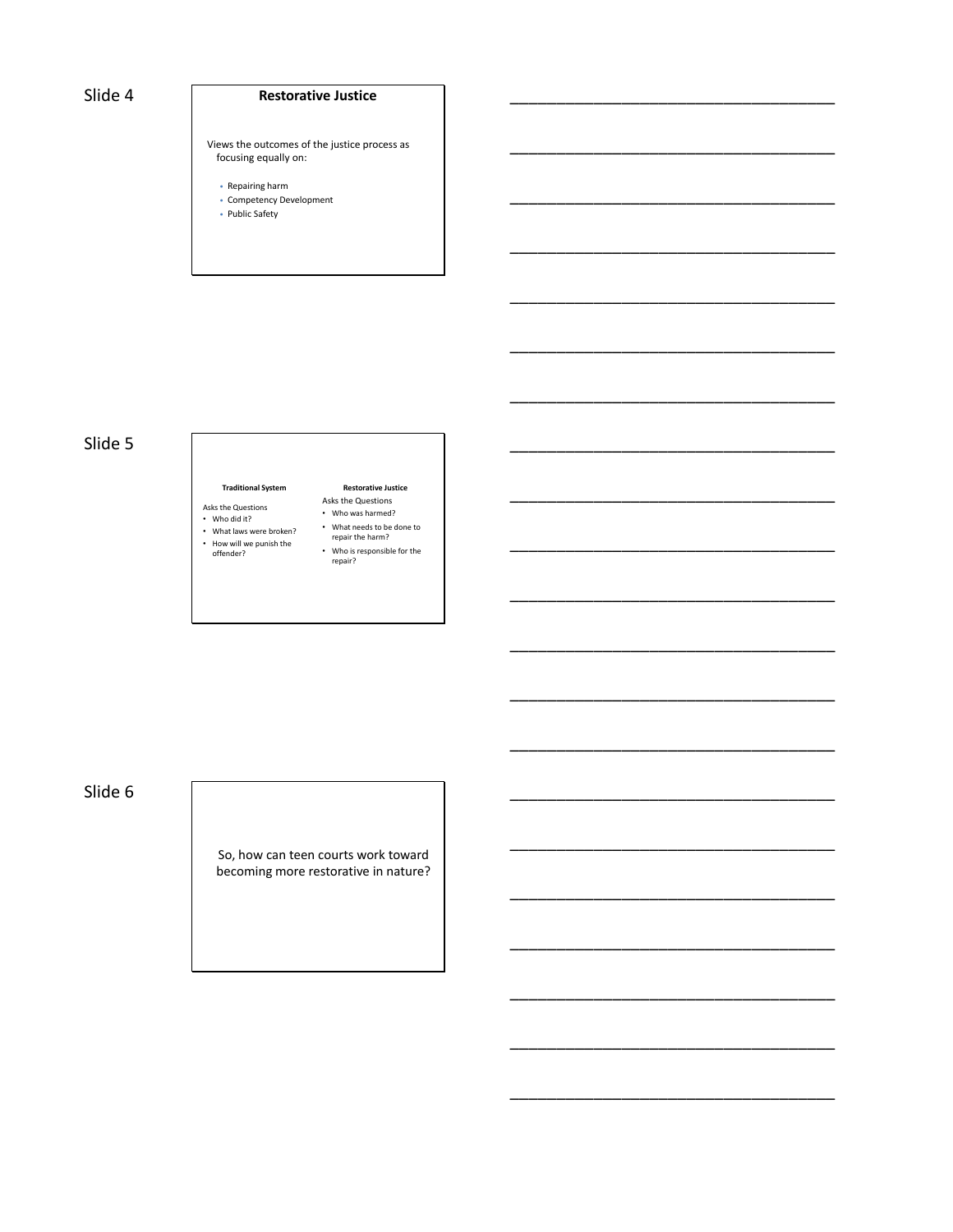

\_\_\_\_\_\_\_\_\_\_\_\_\_\_\_\_\_\_\_\_\_\_\_\_\_\_\_\_\_\_\_\_\_\_\_

\_\_\_\_\_\_\_\_\_\_\_\_\_\_\_\_\_\_\_\_\_\_\_\_\_\_\_\_\_\_\_\_\_\_\_

\_\_\_\_\_\_\_\_\_\_\_\_\_\_\_\_\_\_\_\_\_\_\_\_\_\_\_\_\_\_\_\_\_\_\_

\_\_\_\_\_\_\_\_\_\_\_\_\_\_\_\_\_\_\_\_\_\_\_\_\_\_\_\_\_\_\_\_\_\_\_

\_\_\_\_\_\_\_\_\_\_\_\_\_\_\_\_\_\_\_\_\_\_\_\_\_\_\_\_\_\_\_\_\_\_\_

\_\_\_\_\_\_\_\_\_\_\_\_\_\_\_\_\_\_\_\_\_\_\_\_\_\_\_\_\_\_\_\_\_\_\_

\_\_\_\_\_\_\_\_\_\_\_\_\_\_\_\_\_\_\_\_\_\_\_\_\_\_\_\_\_\_\_\_\_\_\_

\_\_\_\_\_\_\_\_\_\_\_\_\_\_\_\_\_\_\_\_\_\_\_\_\_\_\_\_\_\_\_\_\_\_\_

\_\_\_\_\_\_\_\_\_\_\_\_\_\_\_\_\_\_\_\_\_\_\_\_\_\_\_\_\_\_\_\_\_\_\_

\_\_\_\_\_\_\_\_\_\_\_\_\_\_\_\_\_\_\_\_\_\_\_\_\_\_\_\_\_\_\_\_\_\_\_

\_\_\_\_\_\_\_\_\_\_\_\_\_\_\_\_\_\_\_\_\_\_\_\_\_\_\_\_\_\_\_\_\_\_\_

\_\_\_\_\_\_\_\_\_\_\_\_\_\_\_\_\_\_\_\_\_\_\_\_\_\_\_\_\_\_\_\_\_\_\_

\_\_\_\_\_\_\_\_\_\_\_\_\_\_\_\_\_\_\_\_\_\_\_\_\_\_\_\_\_\_\_\_\_\_\_

\_\_\_\_\_\_\_\_\_\_\_\_\_\_\_\_\_\_\_\_\_\_\_\_\_\_\_\_\_\_\_\_\_\_\_

\_\_\_\_\_\_\_\_\_\_\_\_\_\_\_\_\_\_\_\_\_\_\_\_\_\_\_\_\_\_\_\_\_\_\_

\_\_\_\_\_\_\_\_\_\_\_\_\_\_\_\_\_\_\_\_\_\_\_\_\_\_\_\_\_\_\_\_\_\_\_

\_\_\_\_\_\_\_\_\_\_\_\_\_\_\_\_\_\_\_\_\_\_\_\_\_\_\_\_\_\_\_\_\_\_\_

\_\_\_\_\_\_\_\_\_\_\_\_\_\_\_\_\_\_\_\_\_\_\_\_\_\_\_\_\_\_\_\_\_\_\_

\_\_\_\_\_\_\_\_\_\_\_\_\_\_\_\_\_\_\_\_\_\_\_\_\_\_\_\_\_\_\_\_\_\_\_

\_\_\_\_\_\_\_\_\_\_\_\_\_\_\_\_\_\_\_\_\_\_\_\_\_\_\_\_\_\_\_\_\_\_\_

\_\_\_\_\_\_\_\_\_\_\_\_\_\_\_\_\_\_\_\_\_\_\_\_\_\_\_\_\_\_\_\_\_\_\_

Slide 8 To be More Restorative, Teen Courts Need to…

> **1.** Increase or rethink the role of victims and community in teen court

> > How?

# Slide 9 Victim Involvement

Issues to consider:

- Victim Access/Input to Hearings
- Information Provided
- Notification (pre, during, post)
- Support Given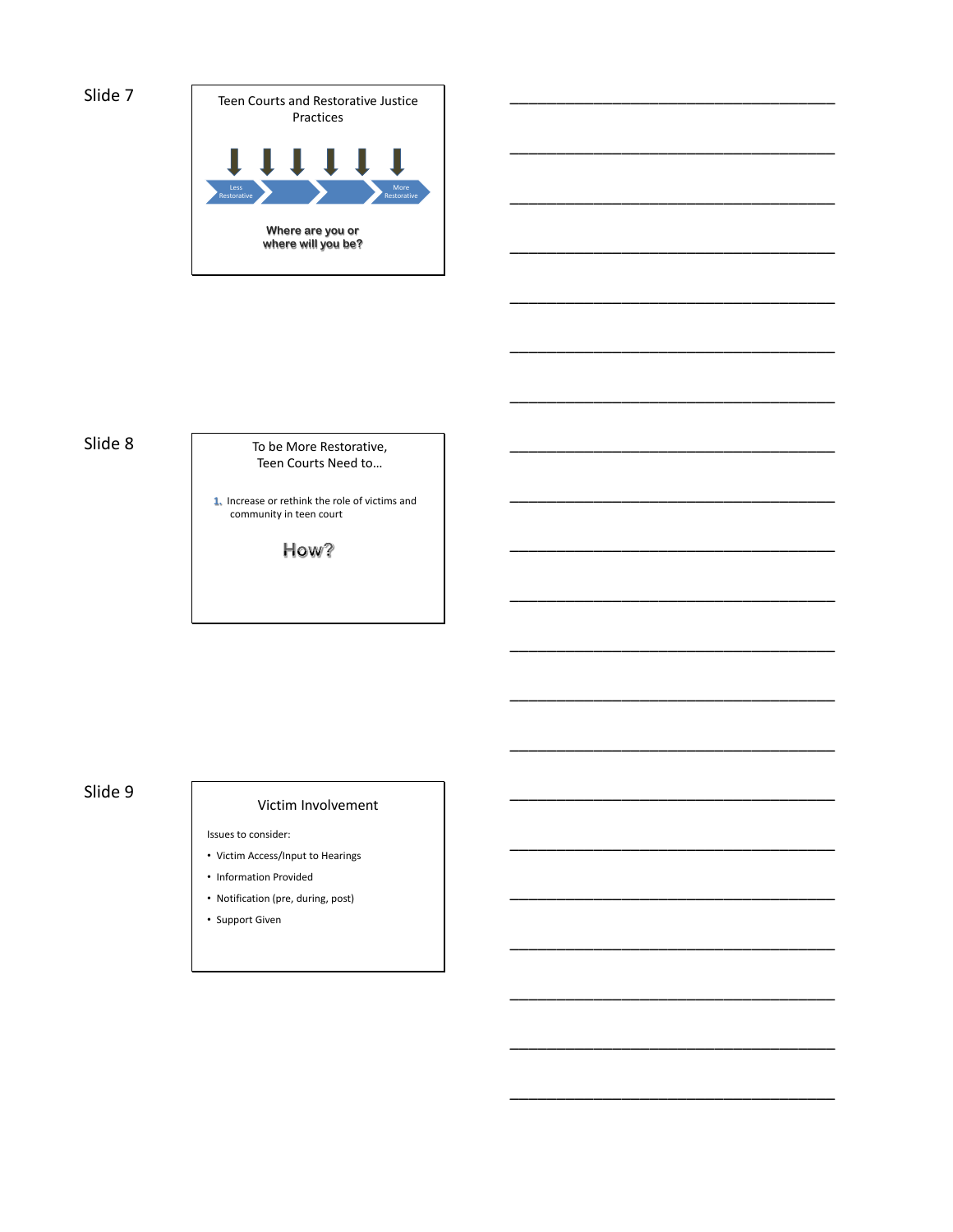Slide 10 Focusing on Reparation Will Affect Polices/Procedures Such as…

\_\_\_\_\_\_\_\_\_\_\_\_\_\_\_\_\_\_\_\_\_\_\_\_\_\_\_\_\_\_\_\_\_\_\_

\_\_\_\_\_\_\_\_\_\_\_\_\_\_\_\_\_\_\_\_\_\_\_\_\_\_\_\_\_\_\_\_\_\_\_

\_\_\_\_\_\_\_\_\_\_\_\_\_\_\_\_\_\_\_\_\_\_\_\_\_\_\_\_\_\_\_\_\_\_\_

\_\_\_\_\_\_\_\_\_\_\_\_\_\_\_\_\_\_\_\_\_\_\_\_\_\_\_\_\_\_\_\_\_\_\_

\_\_\_\_\_\_\_\_\_\_\_\_\_\_\_\_\_\_\_\_\_\_\_\_\_\_\_\_\_\_\_\_\_\_\_

\_\_\_\_\_\_\_\_\_\_\_\_\_\_\_\_\_\_\_\_\_\_\_\_\_\_\_\_\_\_\_\_\_\_\_

\_\_\_\_\_\_\_\_\_\_\_\_\_\_\_\_\_\_\_\_\_\_\_\_\_\_\_\_\_\_\_\_\_\_\_

\_\_\_\_\_\_\_\_\_\_\_\_\_\_\_\_\_\_\_\_\_\_\_\_\_\_\_\_\_\_\_\_\_\_\_

\_\_\_\_\_\_\_\_\_\_\_\_\_\_\_\_\_\_\_\_\_\_\_\_\_\_\_\_\_\_\_\_\_\_\_

\_\_\_\_\_\_\_\_\_\_\_\_\_\_\_\_\_\_\_\_\_\_\_\_\_\_\_\_\_\_\_\_\_\_\_

\_\_\_\_\_\_\_\_\_\_\_\_\_\_\_\_\_\_\_\_\_\_\_\_\_\_\_\_\_\_\_\_\_\_\_

\_\_\_\_\_\_\_\_\_\_\_\_\_\_\_\_\_\_\_\_\_\_\_\_\_\_\_\_\_\_\_\_\_\_\_

\_\_\_\_\_\_\_\_\_\_\_\_\_\_\_\_\_\_\_\_\_\_\_\_\_\_\_\_\_\_\_\_\_\_\_

\_\_\_\_\_\_\_\_\_\_\_\_\_\_\_\_\_\_\_\_\_\_\_\_\_\_\_\_\_\_\_\_\_\_\_

\_\_\_\_\_\_\_\_\_\_\_\_\_\_\_\_\_\_\_\_\_\_\_\_\_\_\_\_\_\_\_\_\_\_\_

\_\_\_\_\_\_\_\_\_\_\_\_\_\_\_\_\_\_\_\_\_\_\_\_\_\_\_\_\_\_\_\_\_\_\_

\_\_\_\_\_\_\_\_\_\_\_\_\_\_\_\_\_\_\_\_\_\_\_\_\_\_\_\_\_\_\_\_\_\_\_

\_\_\_\_\_\_\_\_\_\_\_\_\_\_\_\_\_\_\_\_\_\_\_\_\_\_\_\_\_\_\_\_\_\_\_

\_\_\_\_\_\_\_\_\_\_\_\_\_\_\_\_\_\_\_\_\_\_\_\_\_\_\_\_\_\_\_\_\_\_\_

\_\_\_\_\_\_\_\_\_\_\_\_\_\_\_\_\_\_\_\_\_\_\_\_\_\_\_\_\_\_\_\_\_\_\_

\_\_\_\_\_\_\_\_\_\_\_\_\_\_\_\_\_\_\_\_\_\_\_\_\_\_\_\_\_\_\_\_\_\_\_

- Who we gather information from during the intake and case preparation process.
- How much time we give for youth attorneys to prepare.
- What kind of (and how) information is presented during teen court hearings.
- How information is processed during deliberation proceedings.
- The types of sentencing options we have available.

Slide 11 To be More Restorative, Teen Courts Need to…

> 3. Consider RJ principles when designing sentencing options and program services.

## Slide 12

### Resources to Help You Implement RJ Practices

- Pranis, K. (1998, December). *Guide for Implementing the Balanced and*<br>Restorative Justice Model. Washington, DC: OJIDP (download at<br>http://www.ojjdp.ncjrs.org/pubs/implementing/contents.html)<br>• Restorative Justice and T
- 
- *Getting the Most Out of the Deliberation Process* (Video/Facilitator Guide Online Lesson)
- Handouts from "Facilitating More Victim Involvement" workshop
- *Giving Back: A Community Service Learning Manual for Youth Courts* • *Street Law for Youth Courts: Educational Workshops*
- *Youth Court Volunteer Training Package*